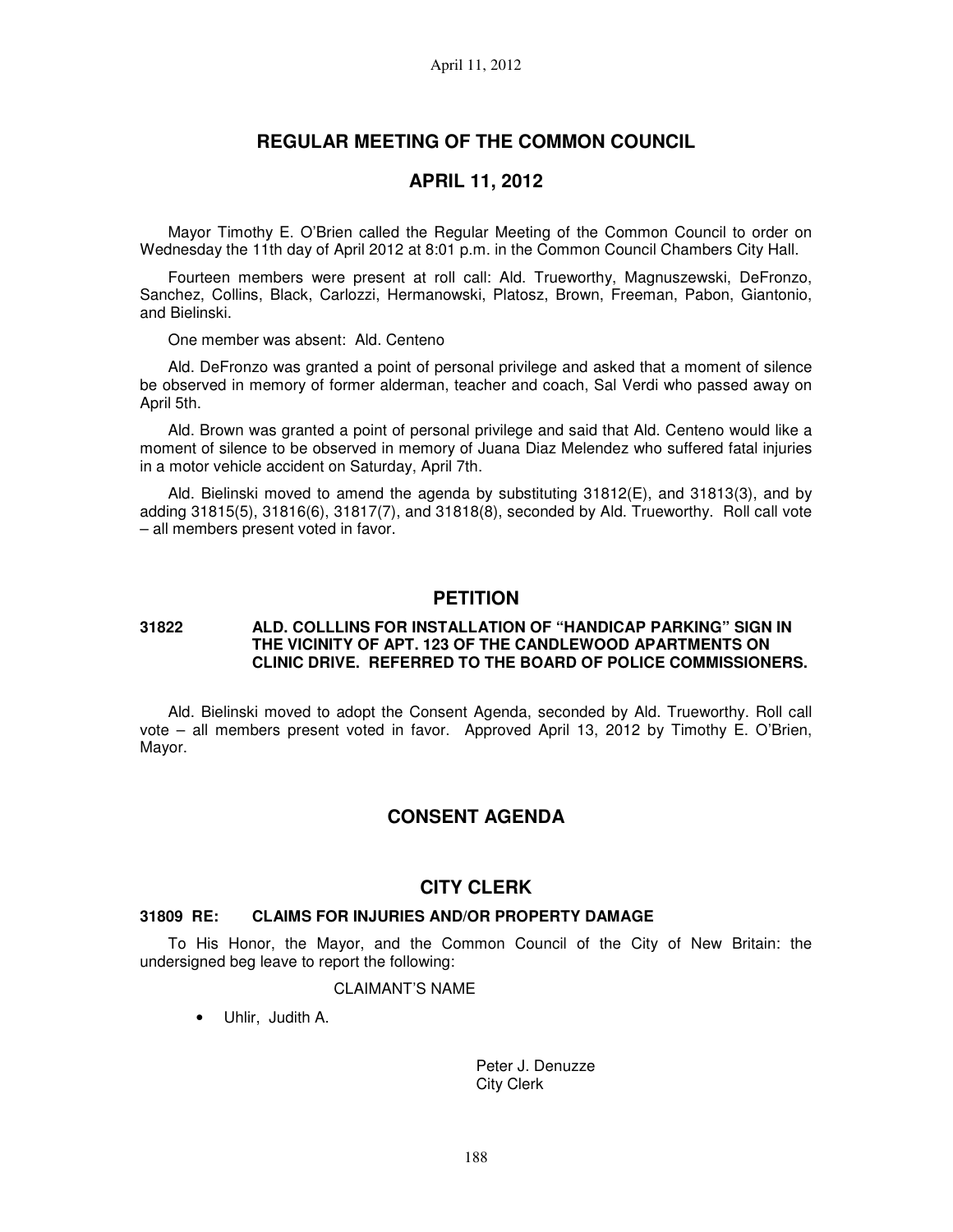## **FINANCE DEPARTMENT**

#### **31810 RE: LINE ITEM TRANSFERS – 03/21/12 THRU 04/03/12**

To His Honor, the Mayor, and the Common Council of the City of New Britain: the undersigned beg leave to report the following:

In accordance with the city of New Britain ordinance of Article VII – Finance, Section 2- 494(c), the following departments have transferred monies from one line item to another within their departmental budget (total department budget has not changed). Each transfer will be continuously numbered from month to month throughout the fiscal year. This report represents the transfers executed by the mayor in accordance with the aforementioned ordinance for the period ending April 3, 2012

| 14. Department:           | Parks & Recreation |                                                      |
|---------------------------|--------------------|------------------------------------------------------|
| From:                     | 001419004-5121     | (Full Time Salaries)                                 |
| To∶                       | 001419004-5124     | (Part Time Salaries)                                 |
| Amount:                   | \$20,000.00        |                                                      |
| <b>Brief Description:</b> |                    | Funds needed for Park Maintenance seasonal employees |

Robert Curry Finance Director

# **PURCHASING DEPARTMENT**

### **31811 RE: TWO NEW ONE TON CARGO VANS FOR THE WATER DEPARTMENT**

To His Honor, the Mayor, and the Common Council of the City of New Britain: the undersigned beg leave to report the following:

Public Bid No. 3656 was solicited and received in accordance with the Purchasing Ordinances of the City of New Britain for the purchase of two (2) new one (1) Ton cargo Vans for the Water Department. These new Cargo Vans will replace an existing Water Department 2000 Pickup Truck and 2003 Cargo Van that have high mileage and are in need of repairs. The funding for this purchase is within the Water Department's Capital Account, number, 9303501000-5436, Equipment Maintenance and Repairs.

Invitations to bid were solicited and the bid was duly advertised in the New Britain Herald Newspaper, the City and State of Connecticut's Department of Administration Services websites and mailed to Fourteen (14) New Vehicle Dealerships. The Purchasing Agent did not receive any letters from the New Vehicle Dealers on the mailing list who indicated that they could not respond to the bid request. Responses received are on file in the Town Clerk's Office.

The bids were reviewed for conformance to specifications by the Water Department Administration and the Purchasing Agent. The lowest bidder, Morande Ford of Berlin CT., submitted a bid that did not meet all of the bid specifications. They submitted a bid for a 5.4 liter engine and not a 6.0 liter engine or greater per the bid specifications. The vans will be carrying a payload of 2,500 lbs. and an engine of 6.0 liter or greater is needed for City driving. Therefore the Director of the Water Department is recommending the bid be awarded to Interstate Ford of Hartford, CT who submitted the lowest bid and met all of the bid specifications. The Director of the Water Department is also recommending that the existing pickup truck and cargo van be traded-in to reduce the overall cost for the new Cargo Vans. The bid results were presented to the Water Commission at their April 10, 2012 meeting. At this meeting they approved the Director of the Water Department's recommendation for the purchase of the two (2) new Cargo Vans with the trade-in of the existing pickup truck and cargo van from Interstate Ford of Hartford, CT.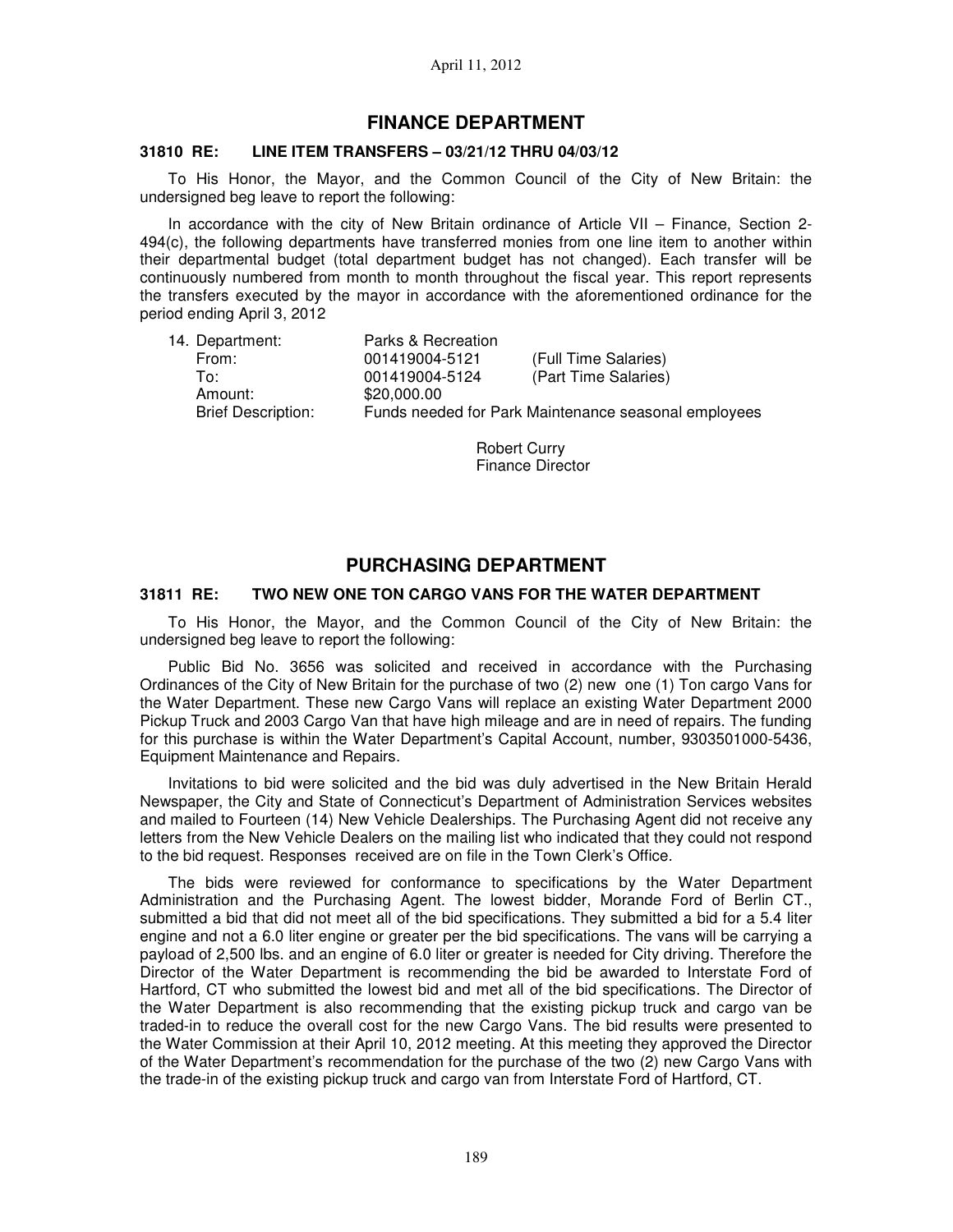RESOLVED: That the Purchasing Agent is hereby authorized to issue a Purchase Order to Interstate Ford of Hartford, CT for the purchase of two (2) new Cargo Vans for \$37,648.00 which includes the trade-in price offered for the 2000 Pickup Truck and 2003 Cargo Van for the New Britain Water Department per the terms and specifications of Public Bid No. 3665.

> Jack Pieper Purchasing Agent

# **HEALTH DEPARTMENT**

### **31738-2 RE: VERMIN INFESTATION – 20 LEO ST.**

To His Honor, the Mayor, and the Common Council of the City of New Britain: the undersigned beg leave to report the following:

At the request of Alderwoman Shirley Black, an inspection was conducted at 20 Leo Street.

The property was inspected on February 7, 2012. The building was secure at the time of the inspection. There was evidence of vermin activity, including evidence that would constitute either a potential and/or an actual harborage for vermin. The Health Department issued a Notice of Violation letter, via certified mail, on February 14, 2012. The property owner(s) did not meet the compliance deadline. The property was then referred to the Department of Municipal Development for further action. At the request of the Director of Health the property was cleaned and liened. At this time, no further action will be required from this department.

> Eugene M. Ciccone, MD Director of Health

# **CLAIMS COMMITTEE**

### **31812 RE: SETTLEMENT OF CLAIMS: COCCOMO BROTHERS & ASSOCIATES LLC, JOSE L. COTTO & JULIUS LOPEZ**

To His Honor, the Mayor, and the Common Council of the City of New Britain: the undersigned beg leave to report the following:

The Committee on Administration, Finance and Law and the standing claims sub-committee of the Committee on Administration, Finance and Law at a regular meeting held on Wednesday evening, April 4, 2012 at 6:30 p.m. in Room 201, City Hall having held public hearings and made investigations of said claims, respectfully begs leave to recommend the following:

- A. RESOLVED; that Coccomo Brothers & Associates LLC of 1897 Berlin Turnpike, Berlin, Connecticut be given leave to withdraw their claim for property damage sustained in an accident on April 21, 2010; and be it further
- B. RESOLVED; that the sum of \$5,000.00 be paid to Jose L. Cotto 53 Emily Drive, New Britain, Connecticut in full settlement of his claim for property damage sustained in an accident on September 8, 2011.
- C. RESOLVED; that the sum of \$5,000.00 be paid to Julius Lopez, a minor by and through his mother and next friend, Jacqueline Rosario and Attorney Donald E. Freeman, their attorney, in full settlement of their claim for personal injuries sustained in an accident on October 9, 2010.

Alderman Carlo Carlozzi, Jr. **Chair**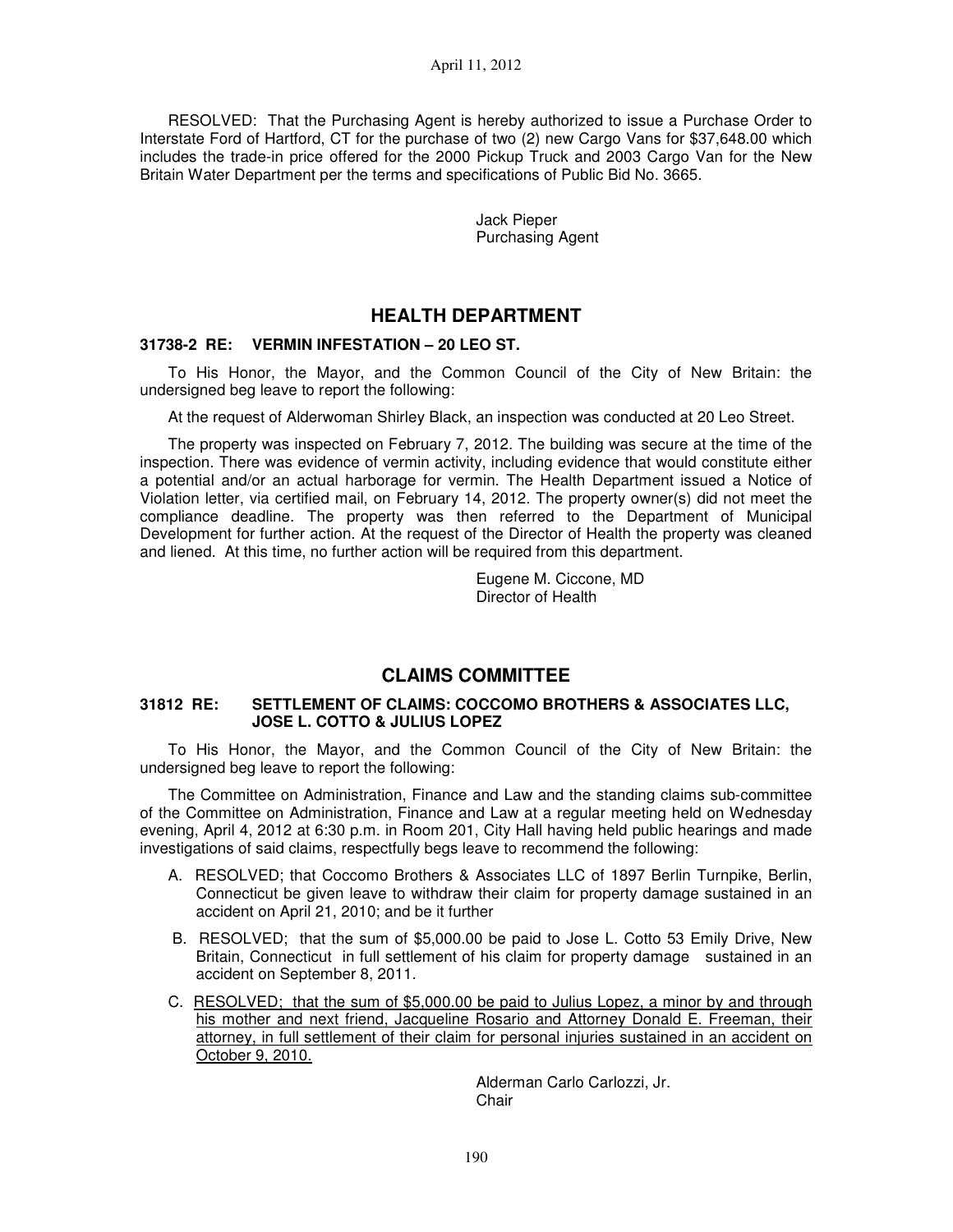## **COMMITTEE ON PLANNING, ZONING AND HOUSING**

#### **31754-1 RE: PROPOSED AMENDMENT TO THE ORDINANCES ADDING SEC. 2-53 REGARDING HUD GRANTS COMMITTEE**

To His Honor, the Mayor, and the Common Council of the City of New Britain: the undersigned beg leave to report the following:

The Committee on Planning, Zoning and Housing at a regular meeting and public hearing held on Tuesday evening, April 3, 2012 at 7:00 p.m. in the Council Chambers to which was referred the matter of Item #31754 – Code of Ordinances be amended by adding new Section 2- 53 regarding HUD Grants Committee voted to accept as amended and recommend that the following resolution be referred back to the Common Council with a favorable recommendation.

> Alderman Roy Centeno Chair

### **31766-1 RE: PROPOSED AMENDMENT TO SEC. 7-43 AND SEC. 13-260 REGARDING LIEN FOR COSTS AND EXPENSES INCURRED BY THE CITY AND VIOLATION OF CHAPTER**

To His Honor, the Mayor, and the Common Council of the City of New Britain: the undersigned beg leave to report the following:

The Committee on Planning, Zoning and Housing at a regular meeting and public hearing held on Tuesday evening, April 3, 2012 at 7:00 p.m. in the Council Chambers to which was referred the matter of Item #31766 – Sections 7-43 and 13-260 of the Code of Ordinances be amended and be replaced regarding Lien for Costs and Expenses incurred by the City of New Britain voted to accept and recommend that the following resolution be referred back to the Common Council with a favorable recommendation.

> Alderman Roy Centeno Chair

# **RESOLUTIONS RETURNED FROM COMMITTEE**

### **31754-2 RE: AMENDMENT TO THE ORDINANCES ADDING SEC. 2-53 REGARDING HUD GRANTS COMMITTEE**

To His Honor, the Mayor, and the Common Council of the City of New Britain: the undersigned beg leave to recommend the adoption of the following:

Resolution Summary: Purpose. To establish a council committee to approve HUD grants.

BE IT ORDAINED BY THE COMMON COUNCIL OF THE CITY OF NEW BRITAIN that the Code of Ordinances, City of New Britain, be amended by adding a new Section 2-53 as follows (inserted text appears in underline; deleted text appears in strikethrough; new sections begin with the word [new]):

[new] Sec. 2-53. HUD Grants Committee

 (a) Establishment and composition. There is hereby established a HUD Grants Committee of the Common Council. Said HUD Grants Committee shall consist of all current members of the Common Council except for those members who have a conflict of interest as defined under the Conflict of Interest Regulations for HUD programs. The Chair shall be elected by the members of the Committee.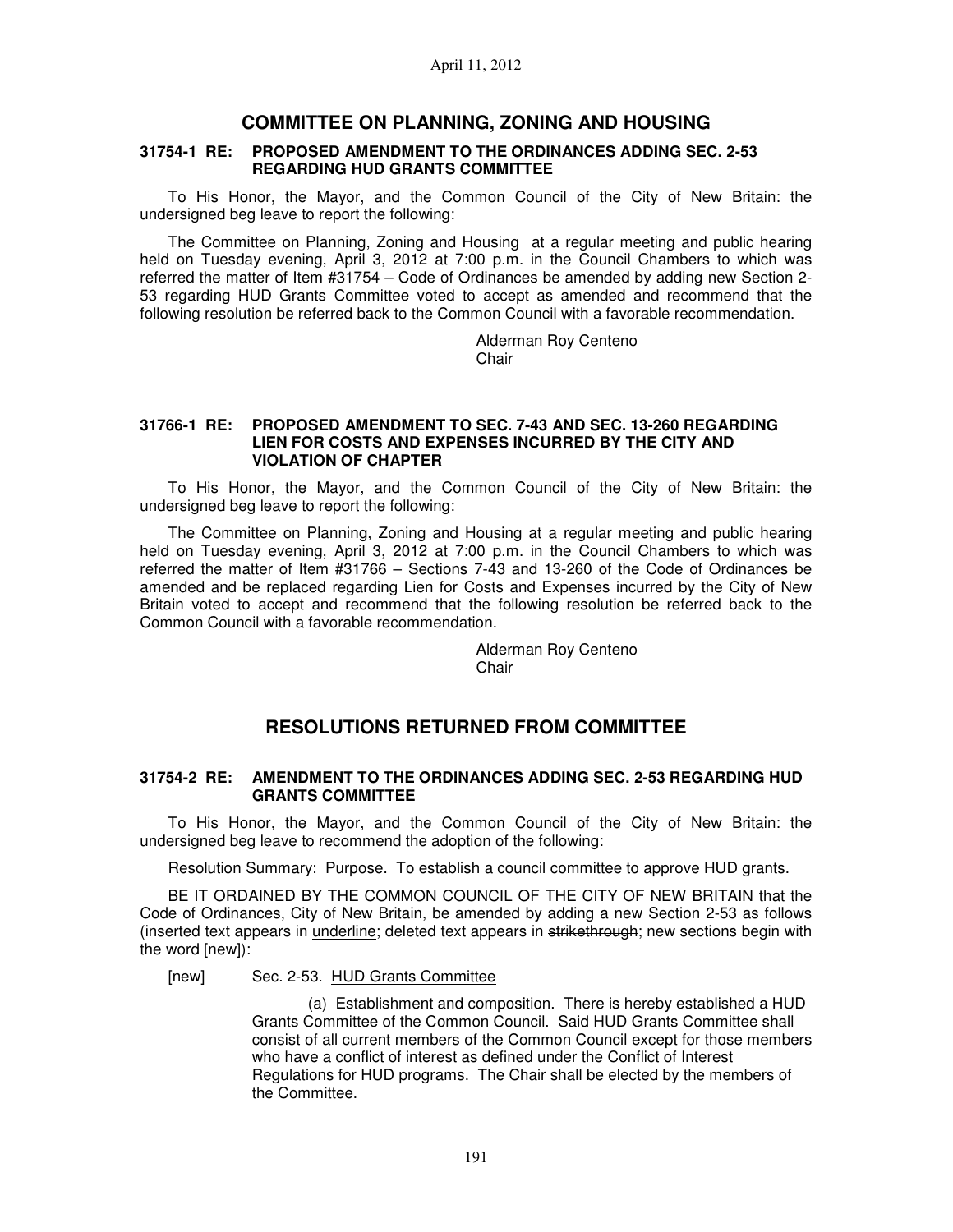(b) Duties. The HUD Grants Committee shall be responsible for the consideration and approval of all grants issued by HUD including but not limited to under the Community Development Block Grant Program, HOME Program and Emergency Shelter Solutions Grant Program.

> Alderman Michael W. Trueworthy President of the Common Council

Alderwoman Suzanne Bielinski Majority Leader

Alderwoman Suzanne Bielinski Majority Leader

Ald. Trueworthy moved to accept and adopt, seconded by Ald. Bielinski. So voted. Approved by Mayor Timothy O'Brien Jr. the 13th day of April 2012.

### **31766-2 RE: AMENDMENT TO SEC. 7-43 AND SEC. 13-260 REGARDING LIEN FOR COSTS AND EXPENSES INCURRED BY THE CITY AND VIOLATION OF CHAPTER**

To His Honor, the Mayor, and the Common Council of the City of New Britain: the undersigned beg leave to recommend the adoption of the following:

Resolution Summary: PURPOSE. To amend Sec. 7-43 to provide for a municipal lien for costs and expenses incurred to make a property safe and sanitary under any provision of the Connecticut General Statues and the City of New Britain's building, health, housing or safety code.

BE IT ORDAINED BY THE COMMON COUNCIL OF THE CITY OF NEW BRITAIN that Section 7-43 of the Code of Ordinances, City of New Britain, be amended and be replaced with the following (inserted text appears in *underline*; deleted text appears in strikethrough; new sections begin with the word [new]):

Sec. 7-43. Lien for costs and expenses incurred by the City of New Britain

Whenever the owner fails to comply with an order or citation to repair, board, maintain, or demolish a building, sign, or structure and/or remove the blighting condition or in order to make the property safe and sanitary under any provision of the Connecticut General Statutes or the City of New Britain building, health, housing or safety codes or regulations and the City of New Britain has made repairs, boarded, or demolished the building, sign, or structure and/or removed the blighted condition or to make the property safe and sanitary after the owner's failure to do so, reasonable costs and expenses incurred by the City of New Britain shall be a lien against the real property in accordance with Connecticut General Statutes Section 49-73b.

The lien shall be recorded with the records of land evidence of the municipality, and the lien shall incur legal interest from the date of recording. The costs incurred the City of New Britain, plus interest thereon, in the repair, boarding or demolishing of a building, sign or structure and/or removal of the blighting condition, or to make the property safe and sanitary shall be added to the amount of taxes due on the real property where the building, sign or structure was located.

Sec. 13-260. Violation of chapter.

Any person who shall violate any provision of this chapter, may, upon conviction, be punished by a fine of not more than ninety dollars (\$90.00) and/or, upon conviction, by imprisonment for not more than thirty (30) days and each day's failure to comply with any such provision shall constitute a separate violation.

Alderman Michael W. Trueworthy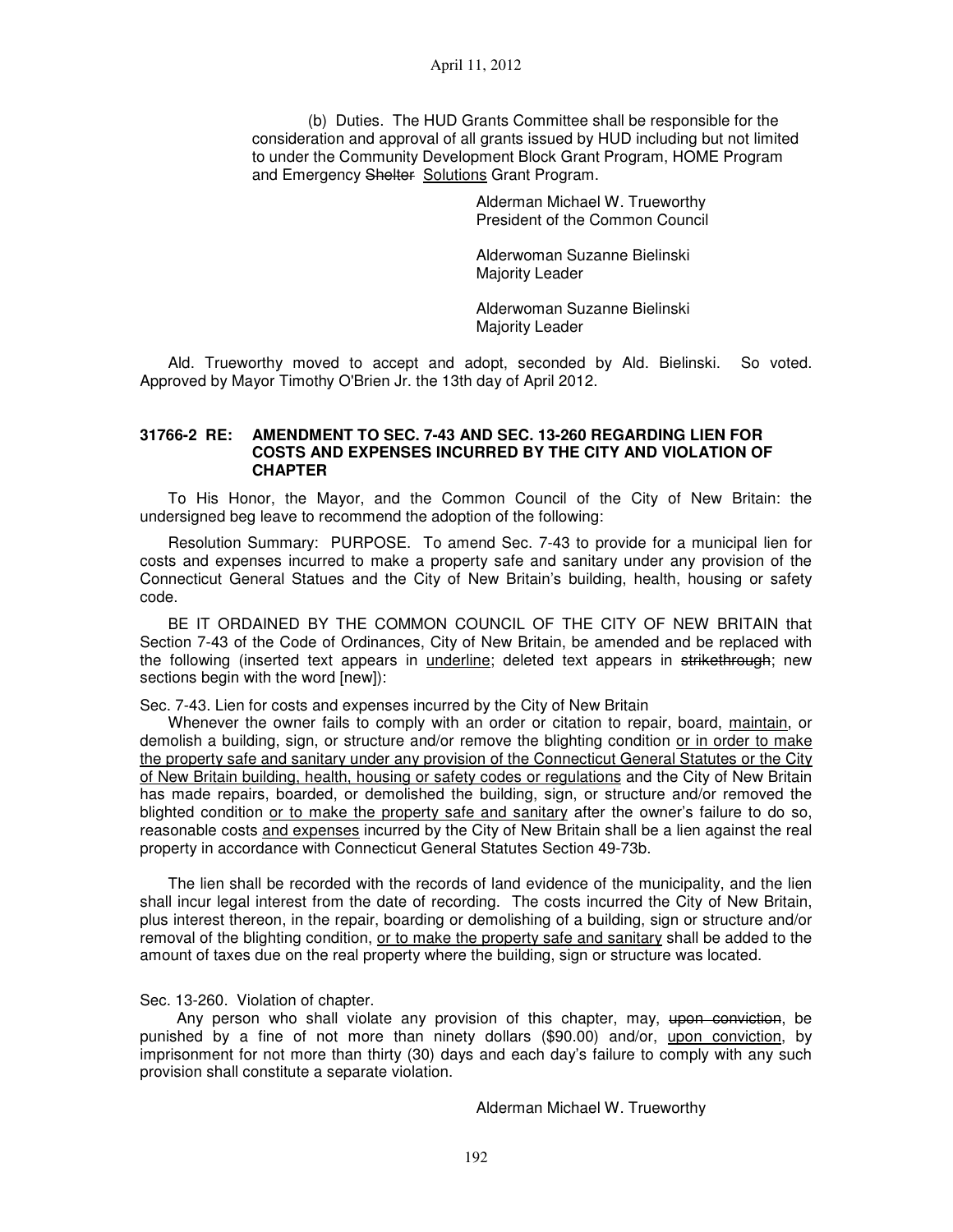Ald. Trueworthy moved to accept and adopt, seconded by Ald. Bielinski. So voted. Approved by Mayor Timothy O'Brien Jr. the 13th day of April 2012.

## **NEW BUSINESS**

### **RESOLUTIIONS**

### **31813 RE: PLACING SOLAR PANELS ON CITY-OWNED PROPERTY TO REDUCE SPENDING ON ENERGY COSTS – AGREEMENTS WITH GREENSKIES RENEWABLE ENERGY, LLC OR ANOTHER SELECTED SOLAR DEVELOPER**

To His Honor, the Mayor, and the Common Council of the City of New Britain: The undersigned beg leave to recommend the adoption of the following:

WHEREAS, The State of Connecticut approved Public Act 11-80 which created a billion dollar opportunity for Developers of small renewable energy systems and there will be \$8M allocated in the first year of the program; AND

WHEREAS, The Connecticut Light and Power Company (CL&P) has created a Zero Emission Renewable Energy Certificate (ZREC) Program to utilize these funds and will be issuing an RFP to purchase ZREC's from the most competitive renewable projects; AND

Whereas, The City of New Britain has been actively undergoing site selection for renewable projects that would qualify and be competitive under the ZREC program; AND

WHEREAS, The Common Council previously approved Resolution 31675 in December, 2011 which authorized the Mayor to "discuss, negotiate a Power Purchase Agreement Proposal for a solar array on the City of New Britain Landfill" and it has been subsequently determined that the Landfill is not a competitive site under the conditions of the ZREC program; AND

WHEREAS, The City of New Britain has been working with a Connecticut-based Solar Developer, and to date has determined the most competitive City owned sites for the ZREC program are the Szczensy Garage Roof at 31 Bank Street, the Badolato Garage Roof at 35 Washington Street and Water Department land at 1000 Shuttle Meadow Avenue; AND

WHEREAS, The estimated amount of energy savings to the City for these sites, over a 15 year term, would be about \$1.5M with no cost to the City; AND

WHEREAS, If other competitive sites are identified, additional projects may also be submitted; AND

WHEREAS, It is anticipated that projects will need to be submitted to CL&P by May 2012 for the selection of qualified projects with the lowest ZREC bid price; AND

THEREFORE BE IT RESOLVED, that the Mayor of the City of New Britain is hereby authorized to negotiate and enter into Power Purchase Agreements with Greenskies Renewable Energy, LLC or another selected Solar Developer.

> Alderwoman Tonilynn Collins Alderwoman Eva Magnuszewski Alderman Carlo Carlozzi, Jr. Alderman Wilfredo Pabon Alderman Emmanuel Sanchez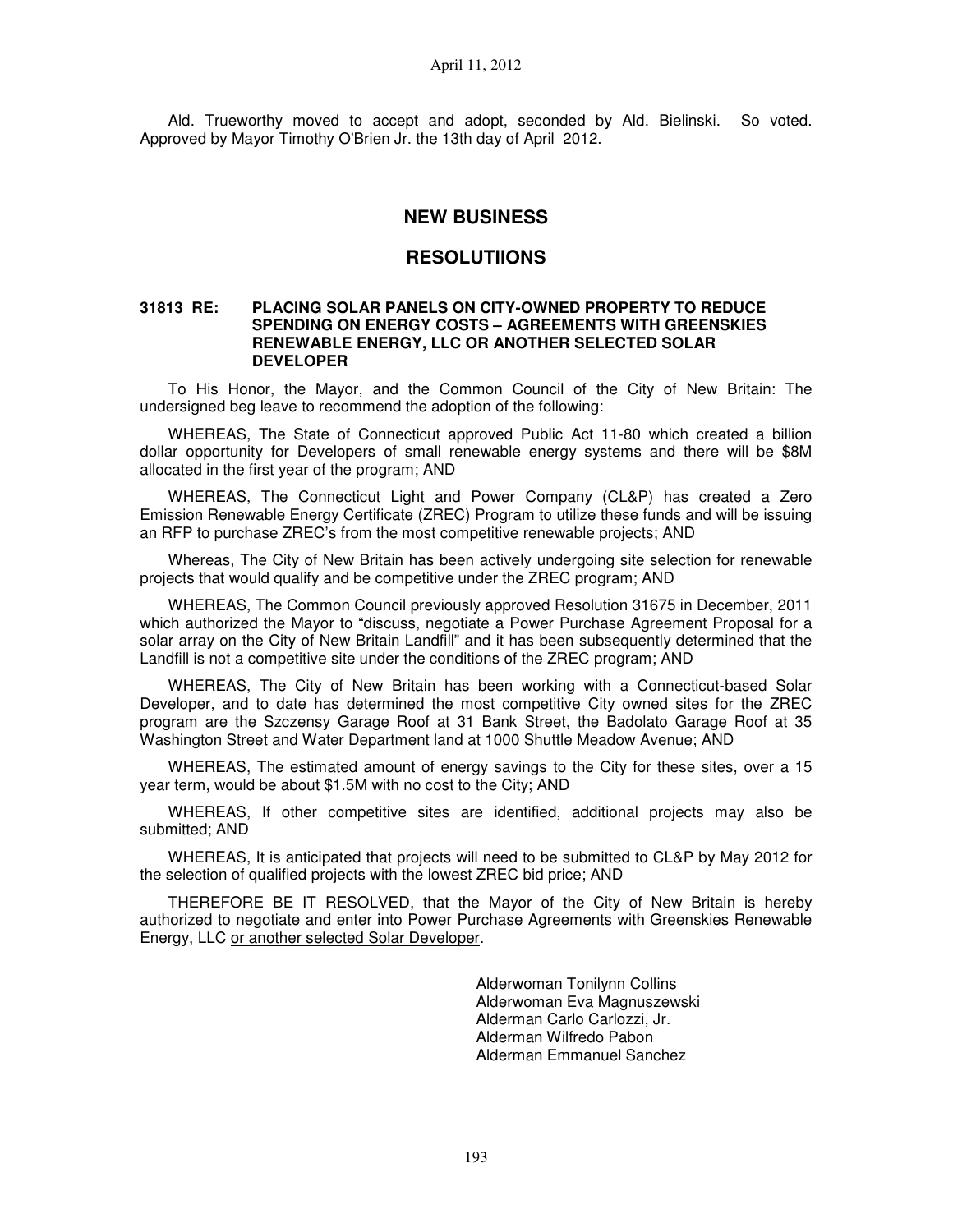Ald. Carlozzi moved to accept and adopt, seconded by Ald. Collins. So voted. Approved by Mayor Timothy O'Brien Jr. the 13th day of April 2012.

### **31814 RE: BUDGET AMENDMENT – PARK AND HR&O PART TIME SALARIES - \$45,000**

To His Honor, the Mayor, and the Common Council of the City of New Britain: the undersigned beg leave to recommend the adoption of the following:

Overview: Every year the Parks and Recreation Department budgets for the hiring of 10 seasonal employees that work in the City Parks doing grounds maintenance work such as litter pick-up, grass cutting, ball diamond maintenance and preparation, string trimming, and more. In the FY 12, due to the current economic situation of the City, this line item, while originally funded, was cut to zero in a budget saving effort. Recently there was an intra-department transfer of funds that allows for the hiring of 4 seasonal employees. This resolution will allow for the hiring of 6 seasonal employees and the reallocation of funds to staff these part time workers from April 1 through June 30. In addition, the Human Rights & Opportunities has filled the vacant part-time position which original funds were unintentionally eliminated in the budget savings effort. The increase to the expenditure side of the FY 12 budget will be offset by an overage in the revenue line item Recreation Programs- Rent- Rock Cats account # 001420001-4416.

Whereas, the Parks Department has traditionally hired 10 part time employees every year to help in maintaining the City parks including ball diamond maintenance and preparation, litter pickup, grass cutting, etc. Since funding has already been put in place for 4 part time employees, the Parks Dept is looking to hire the additional 6 part time employees, AND

Whereas, the funding for these workers was reduced to zero in a budget saving effort, AND

Whereas, there are funds available for this purpose since the Parks & Recreation Revenue line item Recreation Programs- Rent-Rock Cats has currently exceeded its FY 12 budgeted amount by more than \$45,000, AND

Whereas, it is essential that the Human Rights & Opportunities Department part-time position funds be restored accordingly to assist in the undertakings of its daily operations and ensuring that there is office coverage at all times when the Human Rights Affirmative Action Officer is not present. THEREFORE BE IT

Resolved, that the FY 2011-2012 General Fund Budget be amended for this purpose as follows:

| Increase Revenue:<br>001420001-4416      | Recreation Programs - Rent - Rock Cats                   | 45,000       |
|------------------------------------------|----------------------------------------------------------|--------------|
| Increase Expenditures:<br>001521001-5124 | Human Rights & Opportunities – Part Time                 | \$<br>10,000 |
| 001419004-5124                           | <b>Salaries</b><br>Park Maintenance - Part Time Salaries | 35,000       |
|                                          | Alderman Michael W. Trueworthy<br>Mayor Pro-Tempore      |              |

Ald. Trueworthy moved to accept and adopt, seconded by Ald. Collins. So voted. Approved by Mayor Timothy O'Brien Jr. the 13th day of April 2012.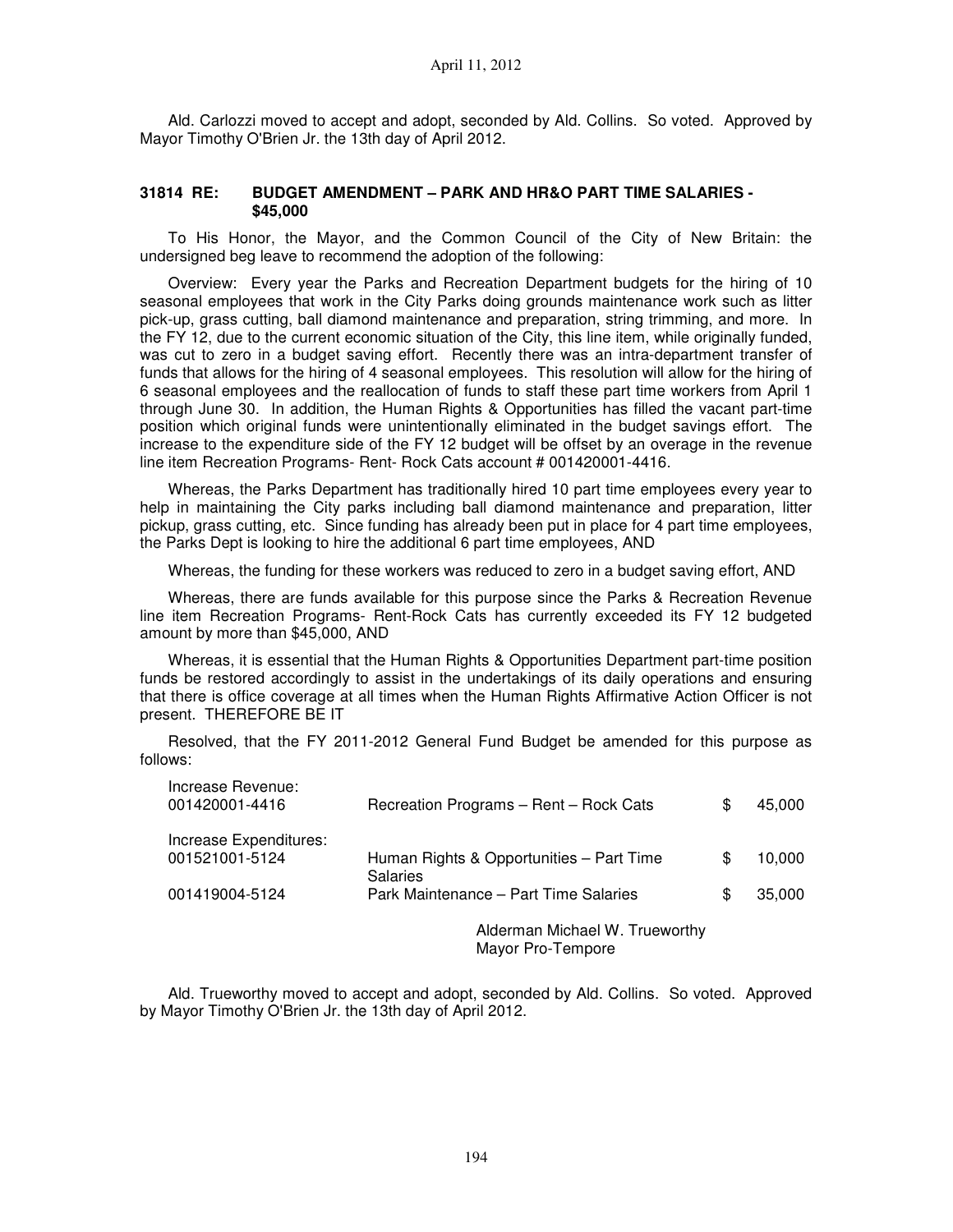### **31815 RE: PROPOSED AMENDMENT TO THE ORDINANCES ADDING DIV. 17, SEC. 2- 329 ECONOMIC DEVELOPMENT COMMISSION**

(PROPOSED ORDINANCE ON FILE IN TOWN CLERK'S OFFICE)

Alderman Michael W. Trueworthy President to the Common Council Alderwoman Suzanne Bielinski Majority Leader

Ald. Trueworthy moved to accept and refer to the Committee on Planning, Zoning and Housing, seconded by Ald. Bielinski. So voted. Approved by Mayor Timothy O'Brien Jr. the 13th day of April 2012.

### **31816 RE: PROPOSED AMENDMENT TO THE ORDINANCES ADDING DIV. 18, SEC. 2- 330 INFORMATION TECHNOLOGY AND TELECOMMUNICATIONS COMMISSION**

(PROPOSED ORDINANCE ON FILE IN TOWN CLERK'S OFFICE)

Alderman Michael W. Trueworthy President to the Common Council

Alderwoman Suzanne Bielinski Majority Leader

Ald. Trueworthy moved to accept and refer to the Committee on Administration, Finance and Law, seconded by Ald. Bielinski. So voted. Approved by Mayor Timothy O'Brien Jr. the 13th day of April 2012.

### **31817 RE: PROPOSED AMENDMENT TO THE ORDINANCES ADDING SUBSECTIONS TO SEC. 2-267 – COMMUNITY DEVELOPMENT COMMISSION AND DUTIES**

(PROPOSED ORDINANCE ON FILE IN TOWN CLERK'S OFFICE)

Alderman Michael W. Trueworthy President to the Common Council

Alderwoman Suzanne Bielinski Majority Leader

Ald. Trueworthy moved to accept and refer to the Committee on Planning, Zoning and Housing, seconded by Ald. Bielinski. So voted. Approved by Mayor Timothy O'Brien Jr. the 13th day of April 2012.